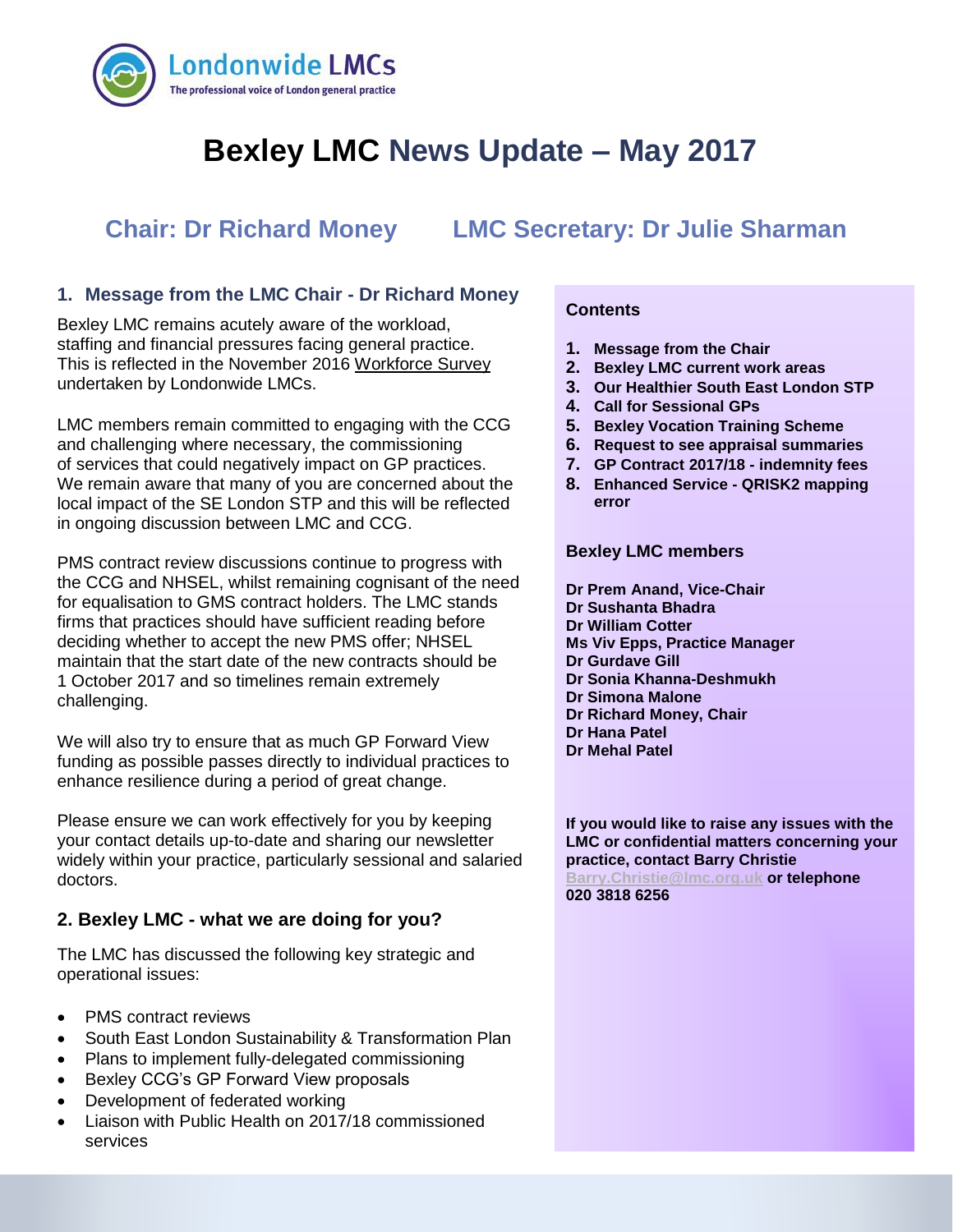## **3. Our Healthier South East London STP**

Dr Simon Parton from Lewisham has been elected by fellow South East London LMC Chairs and Vice-Chairs as the spokesperson for the six LMCs within the Our Healthier South East London (OHSEL) STP area.

OHSEL STP will be holding public events in each of the boroughs for the public to hear about the future of health services in South East London. These events will operate under a market place style configuration with stalls run by stakeholders integral to the SEL STP.

Events will end with a Q&A session where people can question a panel of local clinicians and experts on the SE London STP.

### **The Our Healthier South East London STP event for Bexley will be held on Tuesday 4 July, 10am-1pm**

### **Venue: Applegarth Suite, Marriott Hotel, Bexleyheath Marriott Hotel, 1 Broadway, Bexleyheath, DA6 7JZ**

For further information about this event, please visit the [Our](http://www.ourhealthiersel.nhs.uk/news-events/news.htm?postid=29531)  **[Healthier South East London](http://www.ourhealthiersel.nhs.uk/news-events/news.htm?postid=29531) website. We would encourage** you to attend this event to hear what is being proposed and use the opportunity to provide comments in support of general practice.

## **4. Call for Sessional GPs**

The LMC acts on behalf of all NHS GPs working within Bexley. With increasing workload and other pressures being put upon practices, LMC representation is more important than ever.

The BMA GPC Sessional Sub-Committee recently undertook its first survey for salaried and locum GPs since 2010. The results of this important work will be made available to practices in due course.

If you are a sessional or salaried GP and interested in becoming a member of Bexley LMC or attend a meeting as an observer, please contact [Barry.Christie@lmc.org.uk](mailto:Barry.Christie@lmc.org.uk)

## **5. Bexley Vocational Training Scheme (VTS)**

There is currently a vacancy for a VTS representative on the LMC – this role can be shared between two trainees if this is convenient and honoraria is payable for attendance. Please contact Barry. Christie@lmc.org.uk for further details.

GP Trainees in Bexley are also welcome to observe meetings and learn more about the role of the LMC in representing local practices in discussion with the CCG and other stakeholders.

#### **LLMC Practice Mergers Guidance**

**This provides a summary of some of the issues that practices need to take account of in discussions on mergers with the other practice(s) - this can be accessed [here](http://www.lmc.org.uk/visageimages/guidance/2016/Practice%20Mergers%20Guidance.pdf).**

## **LLMC Patient Engagement Project**

**Londonwide LMCs Patient Engagement Project team conducted a patient engagement survey on experiences of patient participation groups (PPGs).**

**The results for the Patient Engagement Survey can be found [HERE](https://www.lmc.org.uk/article.php?group_id=16207).** 

**It is a contractual requirement to have a PPG. For more information on the Patient Engagement Project, please email [Beryl.Cross@lmc.org.uk](mailto:Beryl.Cross@lmc.org.uk) .**

### **Resources to help practices manage workload**

**[BMA Standard Hospital Contract Guidance](https://www.bma.org.uk/collective-voice/committees/general-practitioners-committee/gpc-current-issues/nhs-england-standard-hospital-contract-guidance)  templates to provide practices and LMCs with resources to hold both CCGs and hospital trusts to account to implement contractual changes.** 

**The [toolkit to help GP practices promote](https://www.england.nhs.uk/wp-content/uploads/2016/09/go-online-prom-toolkit-gps-v2.pdf)  [online services to patients](https://www.england.nhs.uk/wp-content/uploads/2016/09/go-online-prom-toolkit-gps-v2.pdf) helps practices promote online services for specifically ordering repeat prescriptions, booking appointments and viewing medical records. Any queries can be sent to [England Patient](mailto:england.patient-online@nhs.net)**

**GP State of Emergency To help you through the GP state of emergency, visit: [www.GPSOE.org.uk](http://www.gpsoe.org.uk/)**